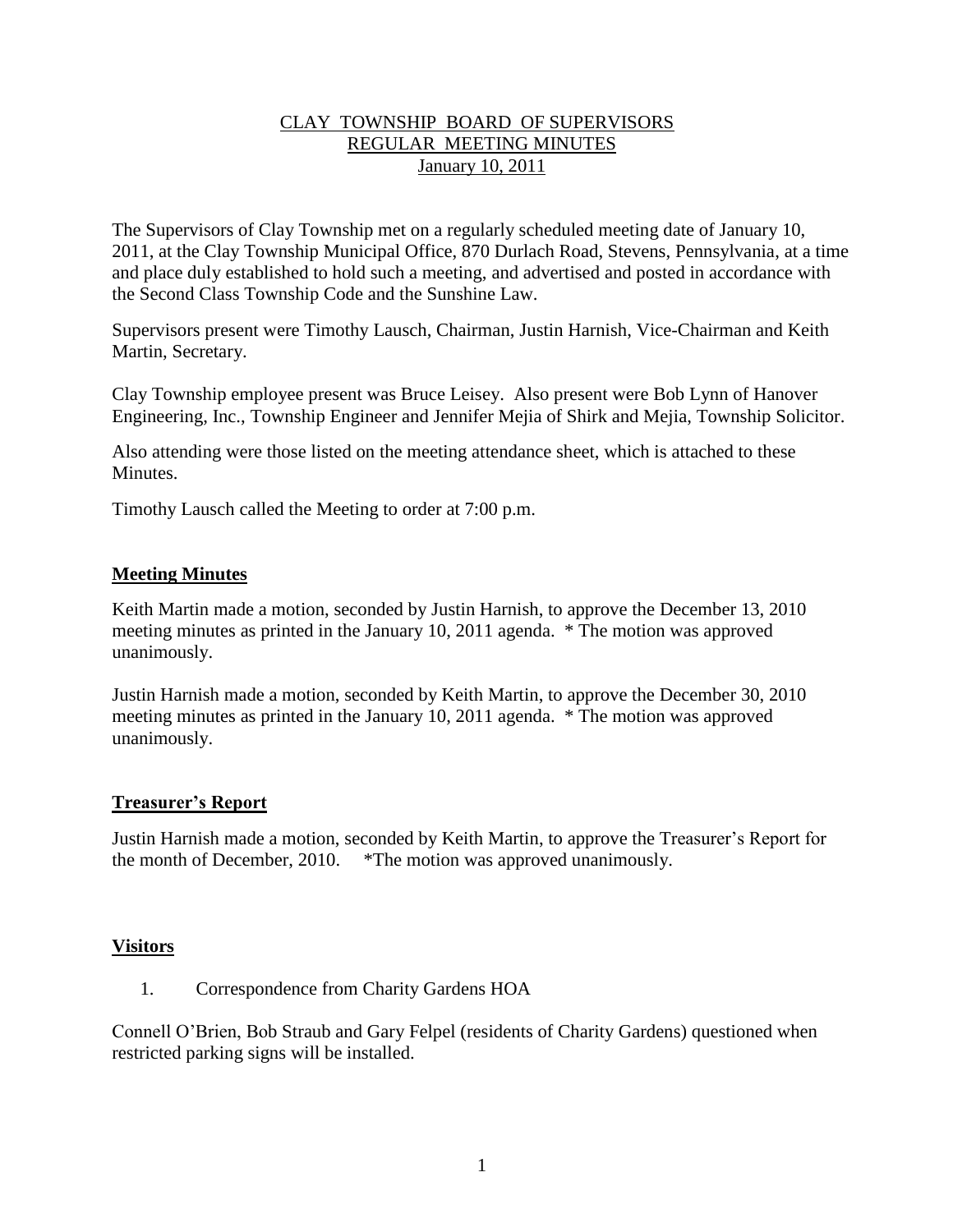The Township has in its possession and will install no parking signs for the area near the apartments when the weather permits.

The Township Manager will forward the properly adopted Ordinance establishing parking restrictions for vehicles of certain weight to Mr. O'Brien. The Charity Garden residents had concerns with discrepancies between the Ephrata Township and Clay Township Ordinances. The Charity Garden development is predominantly in Clay Township and, while the Board of Supervisors appreciates the citizens' concerns, it did not wish to modify the Clay Township adopted Ordinance.

No decisions were made at this time.

## **Engineer's Report**

1. Bethany Gardens Phase I and II – Escrow Release Request and Waiver of Fence Requirement

Bob Lynn, Hanover Engineering reviewed the escrow release request for Phase I and Phase II and the waiver request of fence requirement with the Board of Supervisors.

Justin Harnish made a motion, seconded by Keith Martin to release escrow for Phase I as requested on 1/5/11 in the amount of \$35,923.37 leaving a balance of \$151,075.95. \* The motion was approved unanimously.

Justin Harnish made a motion, seconded by Keith Martin to release escrow for Phase II as requested on 1/5/11 in the amount of \$7,235.00 leaving a balance of \$6,148.00. \* The motion was approved unanimously.

Justin Harnish made a motion, seconded by Keith Martin to approve the waiver request of a privacy fence along the length of former Ober properties. The fence will need to be installed along the Kenton Martin property line. \* The motion was approved unanimously.

"Note, Kenton Martin was present, participated in discussions and was in agreement with the Board of Supervisor's action.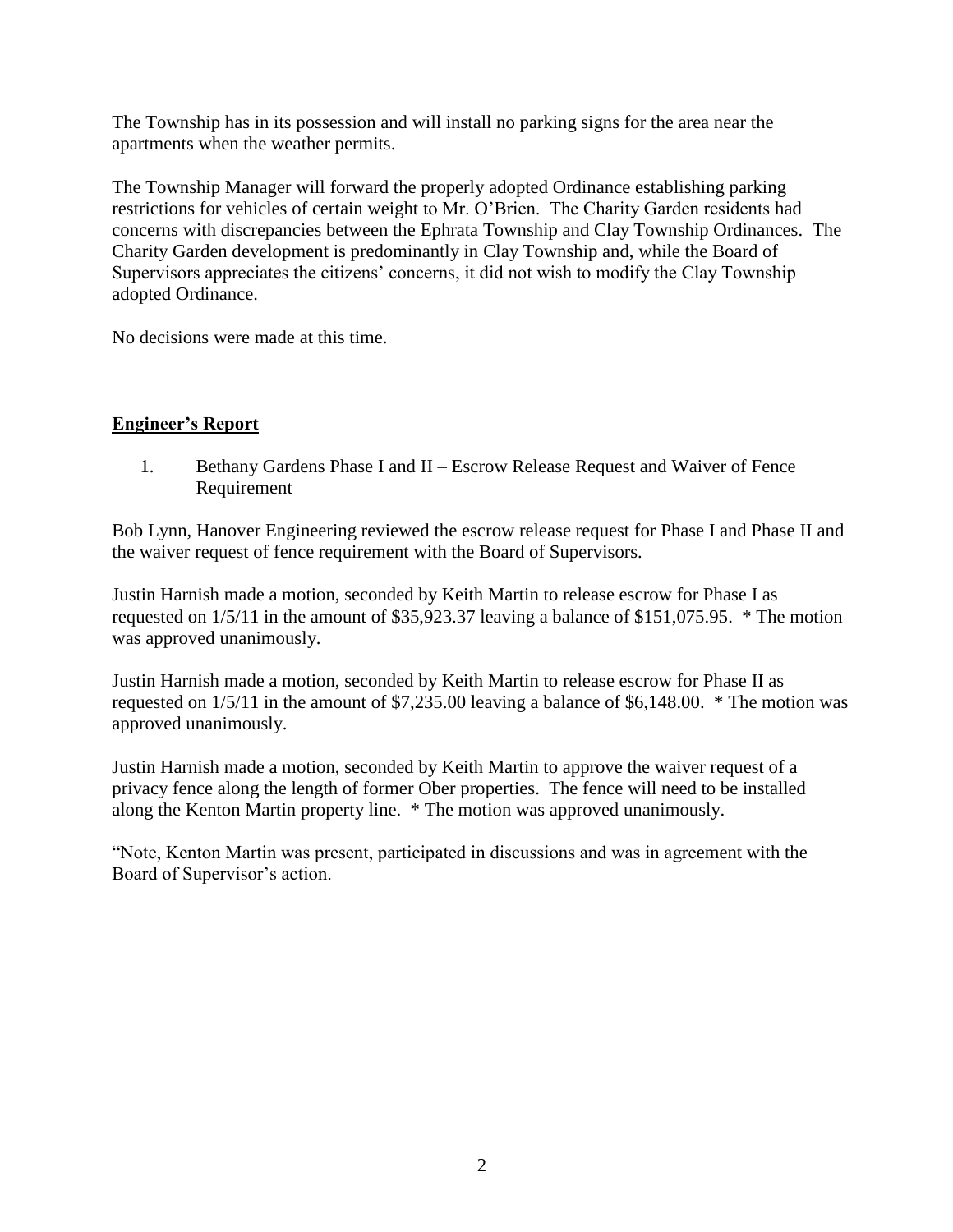## **New Business**

1. Discussion on Snyder Lane and Clay School Road Intersection

Chief Leighty reviewed his concerns with the large amount of accidents at this intersection.

The Board of Supervisors authorized the Township Engineer, Police Chief, Township Manager and Road Master to develop warrant study for four-way stop at intersection.

# **Engineer's Report - Cont**

2. Paul B. Zimmerman, Inc. – Escrow Release Request

Bob Lynn reviewed the escrow release request see Hanover Engineering letter dated 1/7/2011 with the Board of Supervisors.

Justin Harnish made a motion, seconded by Keith Martin to release escrow in the entire amount of \$288,340.80 conditioned on the agreement to install the roof drain collector lines and fittings and complete some minor final grading when the proposed building addition is constructed but prior to receipt of Occupancy Permit and signed copy of this agreement was placed in the file. \* The motion was unanimously approved.

3. MBTT Partners – Escrow Release Request

Bob Lynn reviewed the escrow release request see Hanover Engineering letter dated 1/7/2011 with the Board of Supervisors.

Justin Harnish made a motion, seconded by Keith Martin to release escrow in the amount of \$47,974.19 leaving a balance of \$21,408.69. \* The motion was unanimously approved.

4. Heisey Access Issue

Devon Henne, Representative of the Heisey's, informed the Board of Supervisors that the Heisey's are interested in obtaining a right-of-way to access their 3 acre land locked lot off of Laurel Drive.

There was discussion on the requirements needed to install the right-of-way access. The Board of Supervisors was generally not in favor of the concept.

No decisions were made at this time.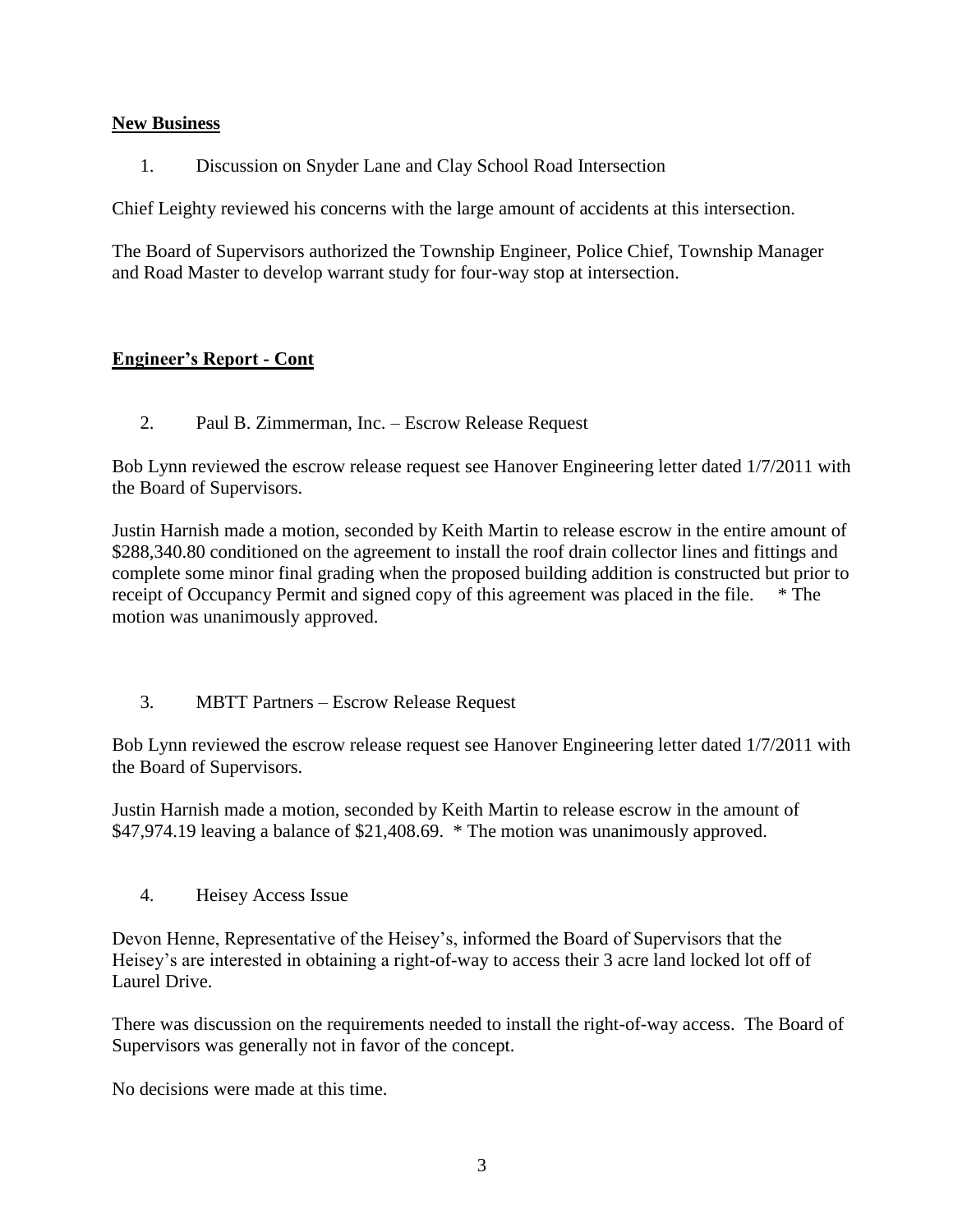## **Old Business**

1. Hopeland Sewer Plant Repairs Update

Bob Lynn updated the Board of Supervisors on the repairs.

Bob recommended cleaning and televising between manhole 35 and 37. Price quote from Abel Construction approximately \$1,600.

Keith Martin made a motion, seconded by Justin Harnish to authorize Abel Construction to clean and grout between manhole 35 and 37 at an approximate cost of \$1,600. \* The motion was unanimously approved.

Justin Harnish made a motion, seconded by Keith Martin to approve the draft letter with audit information on flow data and repair data. \* The motion was unanimously approved.

# **New Business - Cont**

2. Approve Resolution for Cooperative Bidding and Purchasing of Road Materials

Keith Martin made a motion, seconded by Justin Harnish to adopt Resolution #011011 to participate in joint bidding and purchasing for road materials. \* The motion was unanimously approved.

3. Approve and Execute Certification of Uncollected 2010 RE Taxes

Justin Harnish made a motion, seconded by Keith Martin to approve submitting uncollected 2010 real estate taxes to Lancaster County Tax Claim Bureau for collections. \* The motion was unanimously approved.

4. Approve and Execute Wildflower Pond Tolling Agreement

Justin Harnish made a motion, seconded by Keith Martin to approve and execute the Tolling Agreement with Rathman Busko Partnership, Carolton W. Busko, Patricia Rathman and Wildflower Pond Associates. \* The motion was unanimously approved.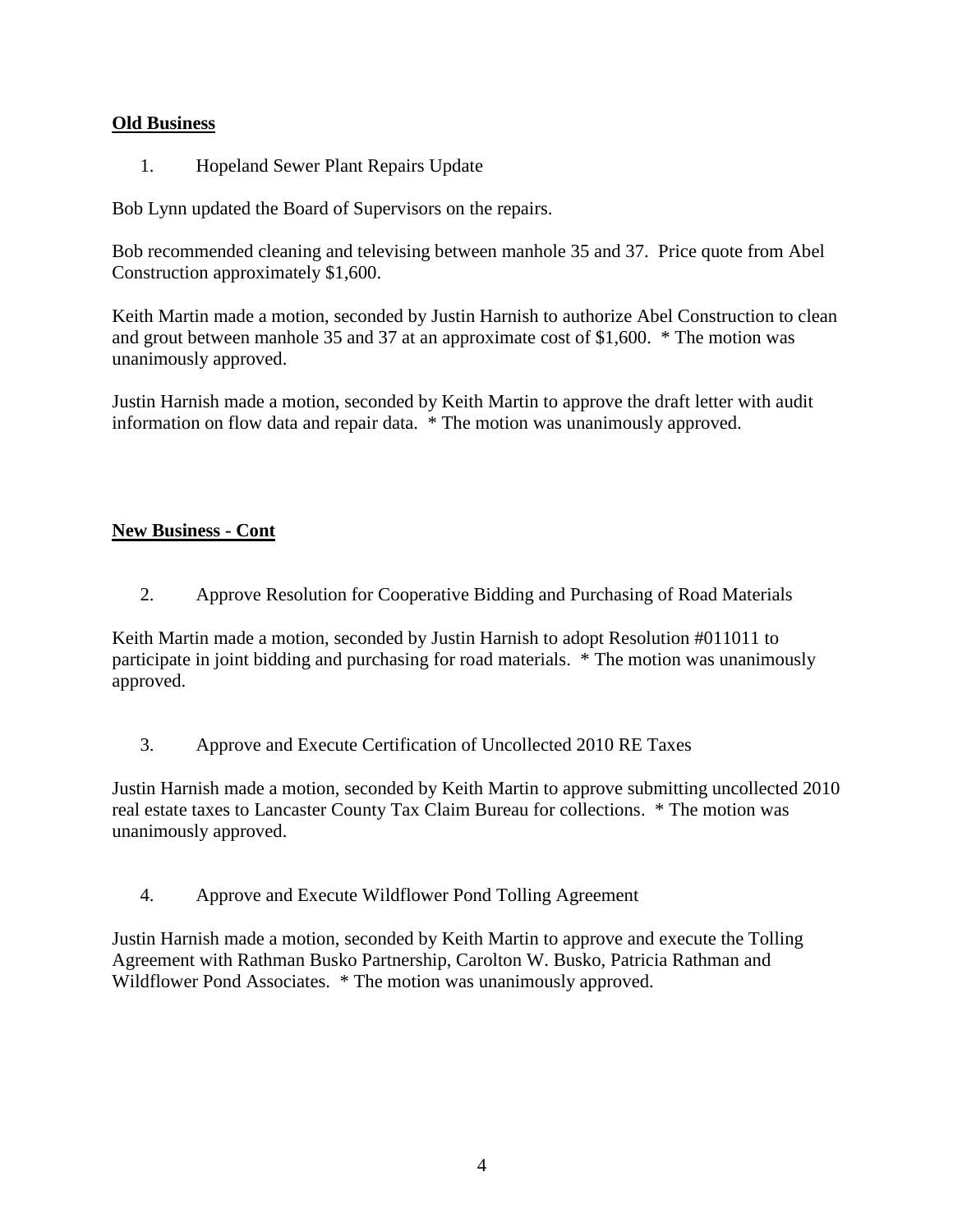5. Public Water Hookup at 85 Weidmansville Road

After review and discussion, Keith Martin made a motion, seconded by Justin Harnish to require the new owners of 85 Weidmansville Road to connect to public water when the property is sold. \* The motion was unanimously approved.

6. Approve Membership with PSATS

Justin Harnish made a motion, seconded by Keith Martin to approve the PSATS 2011 membership dues in the amount of \$1,452.00. \* The motion was unanimously approved.

## **Executive Session**

Justin Harnish made a motion, seconded by Keith Martin to enter into Executive Session at 9:30 PM to discuss potential litigation issues and personnel issues. \* The motion was unanimously approved.

Justin Harnish made a motion, seconded by Keith Martin to end Executive Session at 10:45 PM. \* The motion was unanimously approved.

There was discussion on a potential tenant for the former office building.

Justin Harnish made a motion, seconded by Keith Martin to require Supervisors enrolled in the Township health insurance plan to contribute \$2,000 of the cost effective January 1, 2012. Pursuant to the requirements of Section 606 of the Second Class Township Code, this provision shall become effective at the beginning of the next term of any Supervisor. \* The motion was unanimously approved.